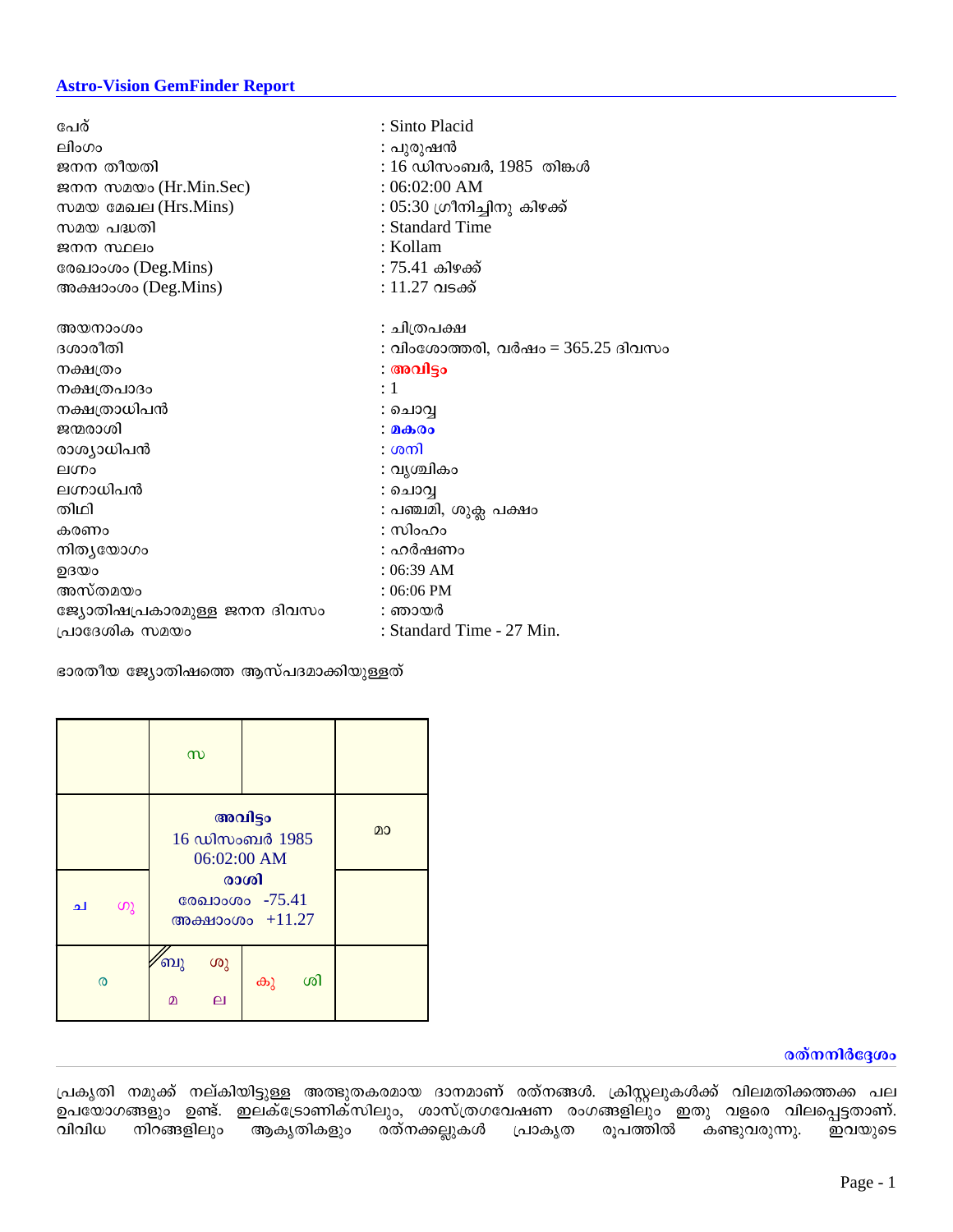ഭൗതികഗുണങ്ങളും രാസഗുണങ്ങളും വിഭിന്നങ്ങളായിരിക്കും. ചെയ്തെടുക്കുന്ന രത്നക്കല്ലുകൾക്ക് ഖനനം ആവശ്യമായ ആകൃതിയും മിനുസവും കൊടുത്ത് രൂപപ്പെടുത്തുമ്പോഴാണ് വിലയുള്ളതായിത്തീരുന്നത്.

പ്രാചീനകാലം മുതലേ ശാസ്ത്രജ്ഞൻമാർ രത്നക്കല്ലുകളെ വിവിധ ഗ്രഹങ്ങളുമായി ബന്ധപ്പെടുത്തി പറയുന്നുണ്ട്. പ്രധാനമായും ഇവയുടെ നിറങ്ങളെയും, ഗുണഫലങ്ങളെയും ആശ്രയിച്ചാണ് ഈ തരം തിരിക്കൽ നടത്തുന്നത്. ഇൻഡ്യയിലും, ചൈനയിലും, ഈജിപ്റ്റിലും പ്രാചീനകാലം മുതലേ രത്നശാസ്ത്രം പ്രാബല്യം നേടിയിരുന്നു.

ആസ്ട്രോവിഷവന്റെ ഗവേഷണഫലമായി ഇത്രയും പ്രാചീനവും ഫലപ്രദവുമായ രത്നശാസ്ത്രം കംപ്യൂട്ടറിന്റെ സഹായത്തോടെ സാധാരണക്കാരന് പ്രാപൃമാക്കിത്തീർത്തിരിക്കുന്നു.

ജന്മ ശിഷ്ടദശ = ചൊവ്വ 6 വർഷം, 8 മാസം, 12 ദിവസം

### വിംശോത്തരി ദശാ കാലത്തിന്റെ സംക്ഷേപം

ദശ മാറുന്ന വയസ്സ്

| 300    | ആരംഭ വയസ്സ്        |            |               |
|--------|--------------------|------------|---------------|
|        |                    |            |               |
| രാഹു   | 6 വർഷങ്ങൾ,         | 8 മാസങ്ങൾ, | $12$ ദിവസങ്ങൾ |
| ഗുരു   | 24 വർഷങ്ങൾ,        | 8 മാസങ്ങൾ, | $13$ ദിവസങ്ങൾ |
| ശനി    | $40$ വർഷങ്ങൾ,      | 8 മാസങ്ങൾ, | $13$ ദിവസങ്ങൾ |
| ബുധൻ   | 59 വർഷങ്ങൾ,        | 8 മാസങ്ങൾ, | $13$ ദിവസങ്ങൾ |
| കേതു   | <u>76 വർഷങ്ങൾ,</u> | 8 മാസങ്ങൾ, | $13$ ദിവസങ്ങൾ |
| ശുക്രൻ | 83 വർഷങ്ങൾ,        | 8 മാസങ്ങൾ, | $13$ ദിവസങ്ങൾ |

## ഷട്ബല പട്ടിക

| ച                      | $\boldsymbol{\omega}$ | ബു     | ശു     | $\mathbf{a}$ | ഗു     | മ      |
|------------------------|-----------------------|--------|--------|--------------|--------|--------|
| മൊത്തം ഷഡ്ബലം          |                       |        |        |              |        |        |
| 507.92                 | 472.93                | 545.96 | 328.02 | 406.05       | 290.00 | 337.40 |
| മൊത്തം ഷഡ്ബലം രൂപത്തിൽ |                       |        |        |              |        |        |
| 8.47                   | 7.88                  | 9.10   | 5.47   | 6.77         | 4.83   | 5.62   |
| ഏറ്റവും കുറഞ്ഞ ആവശ്യകത |                       |        |        |              |        |        |
| 6.00                   | 5.00                  | 7.00   | 5.50   | 5.00         | 6.50   | 5.00   |
| ഷഡ്ബല                  |                       |        |        |              |        |        |
| 1.41                   | 1.58                  | 1.30   | 0.99   | 1.35         | 0.74   | 1.12   |
| സ്ഥാനം                 |                       |        |        |              |        |        |
| 2                      |                       |        | 6      |              |        |        |

#### അപഗ്രഥനം

ഈ ജാതകത്തിൽ ഗ്രഹബലം നിർണ്ണയിക്കുന്നത് ഷഡ്ബലത്തെ ആസ്പദമാക്കിയാണ്.

രണ്ട് ഗ്രഹങ്ങൾക്ക് ഷഡ്ബലം ഒന്നിൽ താഴെയാണ്.

ബലം കുറഞ്ഞ ഗ്രഹം ഗുരു ആകുന്നു

#### ശുഭ $\cos \theta$  :

ലഗ്നാധിപൻ ചൊവ്വ ആകുന്നു ലഗ്നം പാപയോഗം ചെയ്യുന്നു.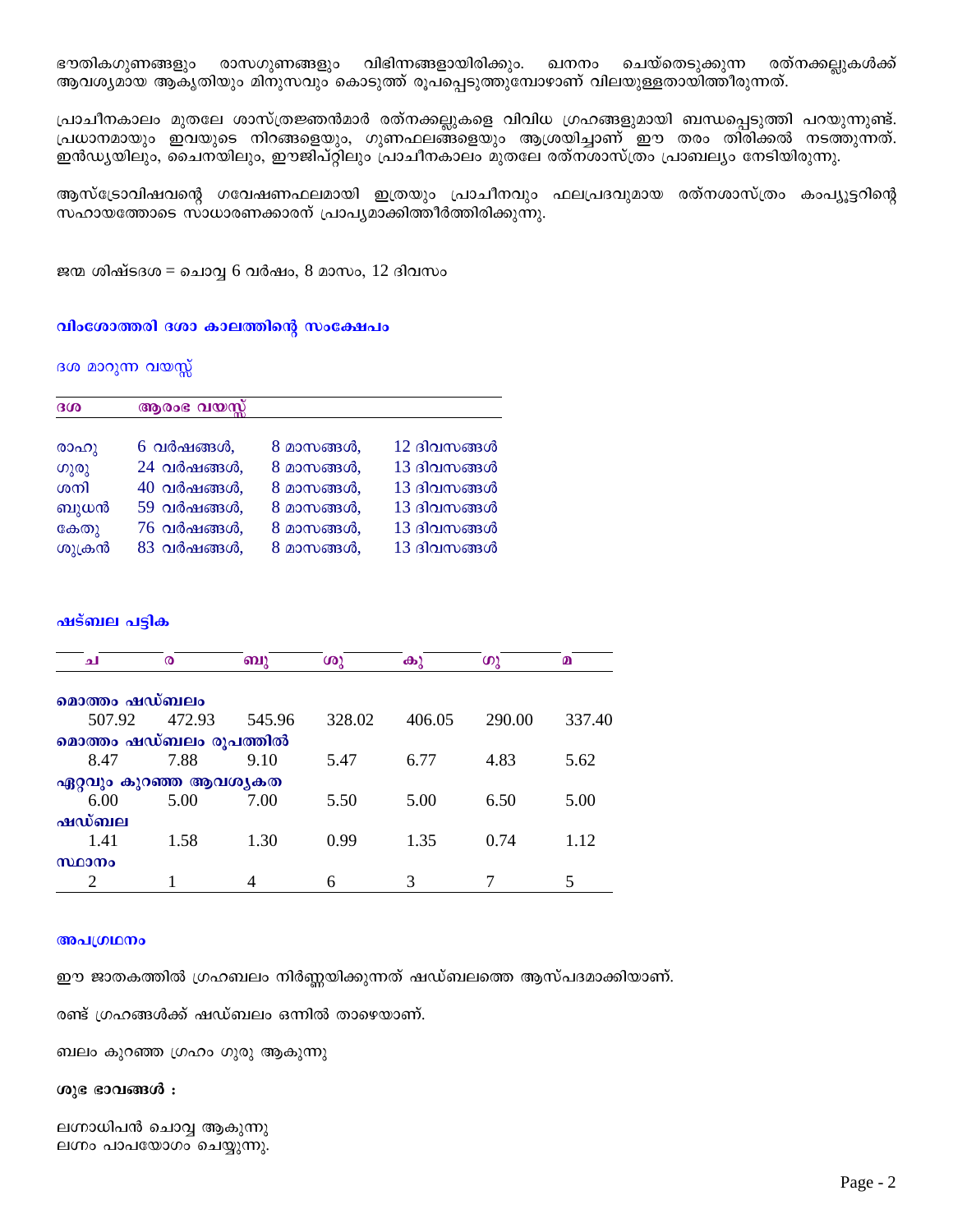രാശ്യാധിപൻ ശനി ആകുന്നു അഞ്ചാം ഭാവാധിപൻ ഗുരു ആണ് അഞ്ചാം ഭാവത്തിന് ബലം കുറവാണ് ഒമ്പതാം ഭാവാധിപൻ ചന്ദ്രൻ ആകുന്നു.

അശുഭ ഭാവങ്ങൾ :

ആറാം ഭാവാധിപൻ ചൊവ്വ ആണ് എട്ടാം ഭാവാധിപൻ ബുധൻ ആണ്

ഗ്രഹങ്ങളുടെ ബലവും ഭാവാധിപത്യവും വിശകലനം ചെയ്താണ് അനുയോജ്യമായ രത്നം നിദ്ദേശിക്കുന്നത്. 'അനുകൂല–ഗ്രഹ' സമ്പ്രദായമാണ് ജാതകത്തിന് ഏറ്റവും ഉത്തമമായ രത്ന നിർദ്ദേശത്തിന് സ്വീകരിച്ചിരിക്കുന്നത്.

രത്ന നിർദ്ദേശം

1. $(0<sub>a</sub>)<sub>0</sub>$  $\mathbf{O}(\mathbf{O})$ രത്നം **: പുഷൃരാ**ശം രത്നത്തിന്റെ തുക്കം (കാരറ്റ്) : 3



രത്നം പിടിപ്പിക്കേണ്ട ലോഹം സ്വർണ്ണം മോതിരം ധരിക്കേണ്ടത് വലതു കൈ ചൂണ്ടുവിരൽ വ്യാഴം സൂര്യോദയത്തിന്റെ 15 മിനിട്ടുശേഷം ആദ്യമായി ധരിക്കണം.

കൊറണ്ടത്തിന്റെ വിവിധരുപങ്ങൾ ഉണ്ട്. അതിൽ ഒന്നാണ് പുഷ്യരാഗം (Yellow Sapphire) പല നിറങ്ങളിൽ ലഭിക്കുന്നു. സ്വർണ്ണ നിറമോ, മഞ്ഞനിറമോ ആണ് പ്രാധാന്യമുള്ളത്. വ്യാഴത്തിന്റെ നിയന്തണത്തിൽ കീഴിലാണ്. കാഠിന്യം 8 ആയി്രിക്കും. മഞ്ഞപുഷ്യരാഗം ശ്രീലങ്ക, ഇൻഡ്യ, ആസ്ട്രേലിയ, റഷ്യ മുതലായ സ്ഥലങ്ങളിൽ കാണുന്നു. ബർമ്മയിൽ കാണുന്നവയും വിശേഷതരം തന്നെ. ഇത് ശീതള രശ്മികൾ തരുന്ന കല്ലാണ്. ഇതിനു പകരം ഉപയോഗിക്കാവുന്നതും താരതമ്യേന വിലകുറഞ്ഞതുമാണ് ടോപാസ് (Topaz).

 $2.0000$ <u>: ചൊവ്വ</u> രത്നം : ചുവപ്പു പവിഴം രത്നത്തിന്റെ തൂക്കം (കാരറ്റ്) : 7



രത്നം പിടിപ്പിക്കേണ്ട ലോഹം സ്വർണ്ണം മോതിരം ധരിക്കേണ്ടത് വലതു കൈ മോതിരവിരൽ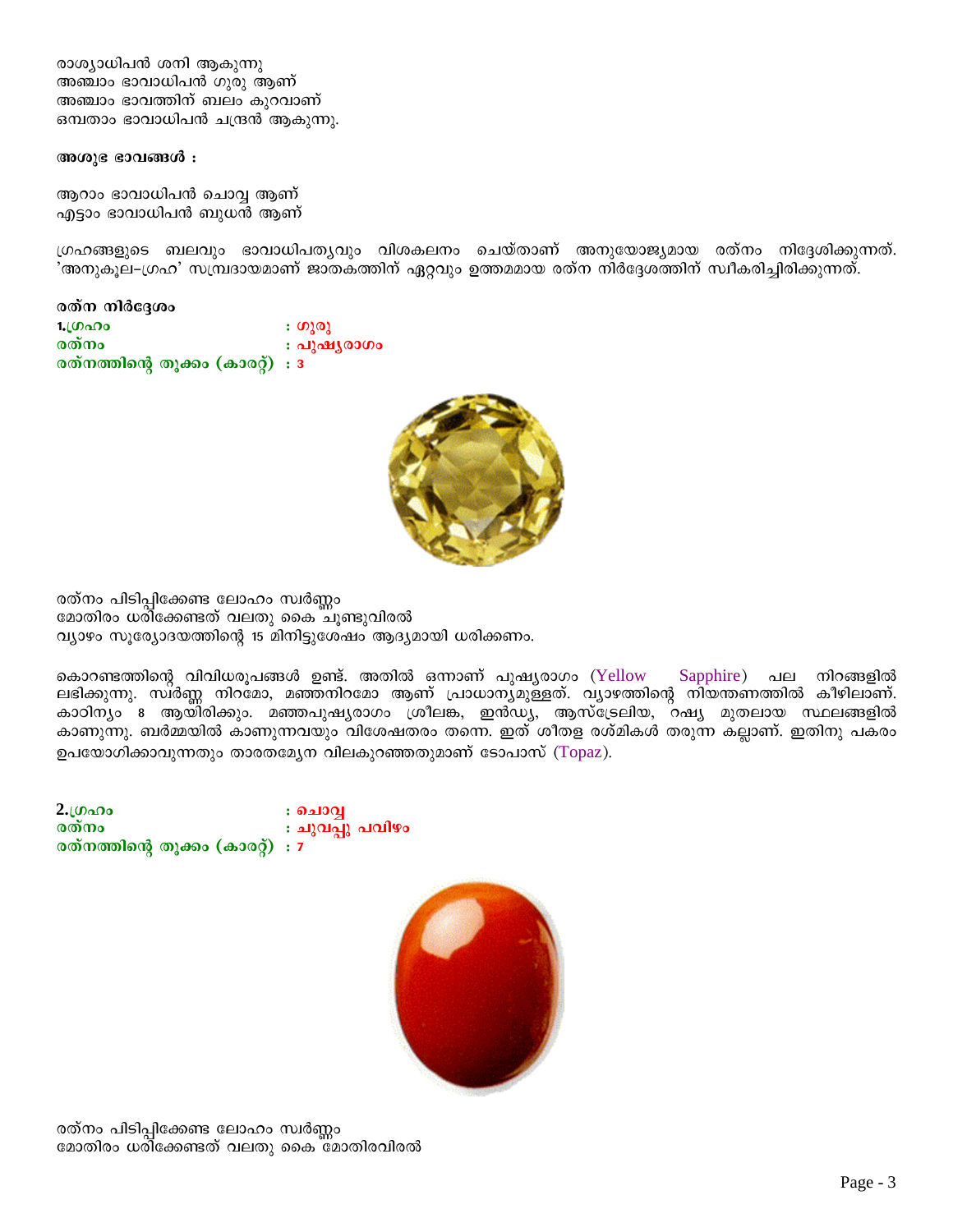ചൊവ്വ സൂര്യോദയത്തിന്റെ 15 മിനിട്ടുശേഷം ആദ്യമായി ധരിക്കണം.

കോറൽ വിള്ളലുകളിൽ കാണുന്ന പ്രത്യേക ജീവികളുടെ അസ്ഥി പഞ്ജരമാണ് കോറൽ. അത് പല നിറങ്ങളിലും ലഭൃമാകും. ചുമന്നതാണ് ഏറ്റവും മഹത്തരമായിട്ടുള്ളത്. ഇത് ശാന്തസമുദ്രത്തിലും ഭാരത സമുദ്രത്തിലും കൂടുതലായി കാണുന്നു. ചുവപ്പ് പവിഴത്തിനോ (Red Coral) നിയന്ത്രിക്കുന്നത് ചൊവ്വ എന്ന ഗ്രഹമാണ്. ചൊവ്വയുടെ ഉപദ്രവകിരണങ്ങളിൽ നിന്നും താങ്കൾക്ക് രക്ഷപ്രാപിക്കുവാൻ ഇത് സഹായിക്കുന്നു. ഉഷ്ണ അവസ്ഥയിലുള്ള ഒരു രത്നമാണ് പവിഴം.

താങ്കൾക്ക് ഉത്തമമായ രത്നം നിർദ്ദേശിക്കപ്പെട്ടു കിട്ടിയിരിക്കുന്നതിനാൽ, അതിന്റെ പൂർണ്ണ ഫലപ്രാപ്തിക്ക് താഴെ പറഞ്ഞിരിക്കുന്ന കാര്യങ്ങൾ പ്രത്യേകം ശ്രദ്ധിക്കേണ്ടതാണ്. അവ അവഗണിച്ചാൽ താങ്കൾ പ്രതീക്ഷിക്കുന്ന ഉത്തമ ഗുണ ഫലങ്ങൾ ലഭിക്കാതെ പോയേക്കാം. ജാഗ്രത ഇരിക്കട്ടെ.

## കല്ലിന്റെ ഗുണമേന്മയും, അത് ഘടിപ്പിക്കുന്ന രീതിയും

വളരെ വിശ്വസിക്കാവുന്ന കടകളിൽ നിന്നു മാത്രം രത്നം വാങ്ങുക. ഉത്തരവാദിത്വത്തോടെ സർട്ടിഫിക്കറ്റുകൾ തരുന്ന രത്നവ്യാപാരികളും ഉണ്ട് എന്ന് അറിയാമല്ലോ.

നിർദ്ദേശിച്ചിരിക്കുന്ന ലോഹത്തിൽ മാത്രം കല്ലുകൾ പതിപ്പിക്കുക. ഇക്കാര്യത്തിൽ ഭംഗിക്കോ, വിലയ്ക്കോ, മാനൃതയ്ക്കോ മുൻതൂക്കം കൊടുക്കുന്നതിൽ അർത്ഥമില്ല. ഉദ്ദേശിക്കുന്ന ഫലമാണല്ലോ പ്രധാനം.

വൈദഗ്ദ്യം ഉള്ള ഒരു പണിക്കാരൻ തന്നെ ആയിരിക്കണം രത്നങ്ങൾ ലോഹത്തിൽ ഉറപ്പിക്കേണ്ടത്. സൂര്യരശ്മി കല്ലുകളിൽ കൂടെ പ്രവഹിച്ച് ശരീരത്തിൽ വ്യാപിക്കണം. അതിനാൽ അടിഭാഗം മൂടിപ്പോകരുത്.

അധികം ചൂടുള്ള പരിതസ്ഥിതികളിൽ രത്നക്കല്ലുകൾ കൊണ്ടുപോകരുത്. അതുപോലെതന്നെ മൂർച്ച ഉള്ള വസ്തുക്കൾ കൊണ്ട് ഉരയ്ക്കുകയും അരുത്.

കുളിക്കുമ്പോൾ രത്നമോതിരങ്ങളും മാലകളും ഊരിവയ്ക്കുന്നതാണ് നല്ലത്.

# വൃക്തിപരമായ തയ്യാറെടുപ്പ്

ആദ്യമായി രത്നം ധരിക്കുവാൻ തുടങ്ങുന്ന ദിവസത്തിനും സമയത്തിനും അതി പ്രാധാന്യം കൽപിക്കണം. ശാരീരികവും മാനസികവുമായ ശുദ്ധിയും തയ്യാറെടുപും വളരെ ആവശ്യമാണ്. സ്വന്തം മതവിശ്വാസങ്ങൾക്ക് അനുസൃതമായ രീതികളും പ്രാർത്ഥനകളും അവലംബിക്കണം.

ഓരോ രത്നത്തിനും ഒരു ദിവസം കൽപ്പിച്ചിട്ടുണ്ടാവും. ഇതിന്റെ അടിസ്ഥാനത്തിൽ താങ്കൾക്കു യോജിക്കുന്ന ഒരു തീയതി കണ്ടുപിടിക്കുക.

താങ്കൾ താമസിക്കുന്ന സ്ഥലത്തൊ, മേൽപറഞ്ഞ തീയതിയിലെ സുര്യോദയ സമയം കലണ്ടറിൽ നിന്നും മനസ്സിലാക്കുക.

രാവിലെ എഴുന്നേറ്റ് ശരീരശുദ്ധി വരുത്തി, ശുഭ്രവസ്ത്രങ്ങൾ ധരിക്കുക.

ഏതാനും നിമിഷങ്ങൾ ധ്യാനിച്ച് മനസ്സിനെ ശുദ്ധമാക്കുക.

നിർദ്ദേശിച്ചിരിക്കുന്ന സമയത്തു തന്നെ ആദ്യത്തെ രത്നധാരണം തുടങ്ങുവാൻ സാധിക്കത്തക്കരീതിയിൽ എല്ലാം ക്രമീകരിക്കുക. മാതാപിതാക്കളുടെയോ, താങ്കൾ ബഹുമാനിക്കുന്ന ഉന്നത വൃക്തികളുടെയോ സാന്നിദ്ധൃത്തിലും അനുഗ്രഹത്തിലും ആദ്യദിവസത്തെ ചടങ്ങ് നടത്തുവാൻ സാധിച്ചാൽ ഏറെ അനുഗ്രഹം തന്നെ.

# മുൻകരുതലുകൾ

ഇപ്പോൾ നിർദ്ദേശിച്ചിരിക്കുന്ന രത്നം താങ്കളുടെ ആയുഷ്ക്കാലം മുഴുവൻ ഒന്നു പോലെ ഫലപ്രദമായിരിക്കും എന്നു കരുതരുത്. താങ്കളുടെ ജീവിതക്രമവും ദശാ കാലങ്ങളും മാറുന്നതനുസരിച്ച് രത്നത്തിലും കാലോചിതമായ മാറ്റങ്ങൾ കൂടാതെ അനുഭവിക്കുന്ന ആവശ്യമായിത്തീർന്നേക്കാം. പ്രശ്നങ്ങളും, അവയ്ക്ക് താങ്കൾ കൊടുക്കുന്ന മുൻതുക്കങ്ങളും മാറിയെന്നിരിക്കാം. അതിനാൽ രത്നത്തെക്കുറിച്ച് വീണ്ടും ഒരു ഇടവേളയ്ക്കു ശേഷം പരിശോധന നടത്തുന്നത് നന്നായിരിക്കും.

രത്നങ്ങളുടെ പരിഹാര ശക്തി ദീർഘകാല ഉപയോഗം മൂലം കുറഞ്ഞു വരുന്നു എന്നതാണ് പരമ്പരാഗതമായ വിശ്വാസം. രത്നങ്ങളുടെ ഏകദേശ കാലാവധി താഴെ കൊടുത്തിരിക്കുന്നു. മുത്ത്–2 വർഷം, മാണികൃം–4 വർഷം,